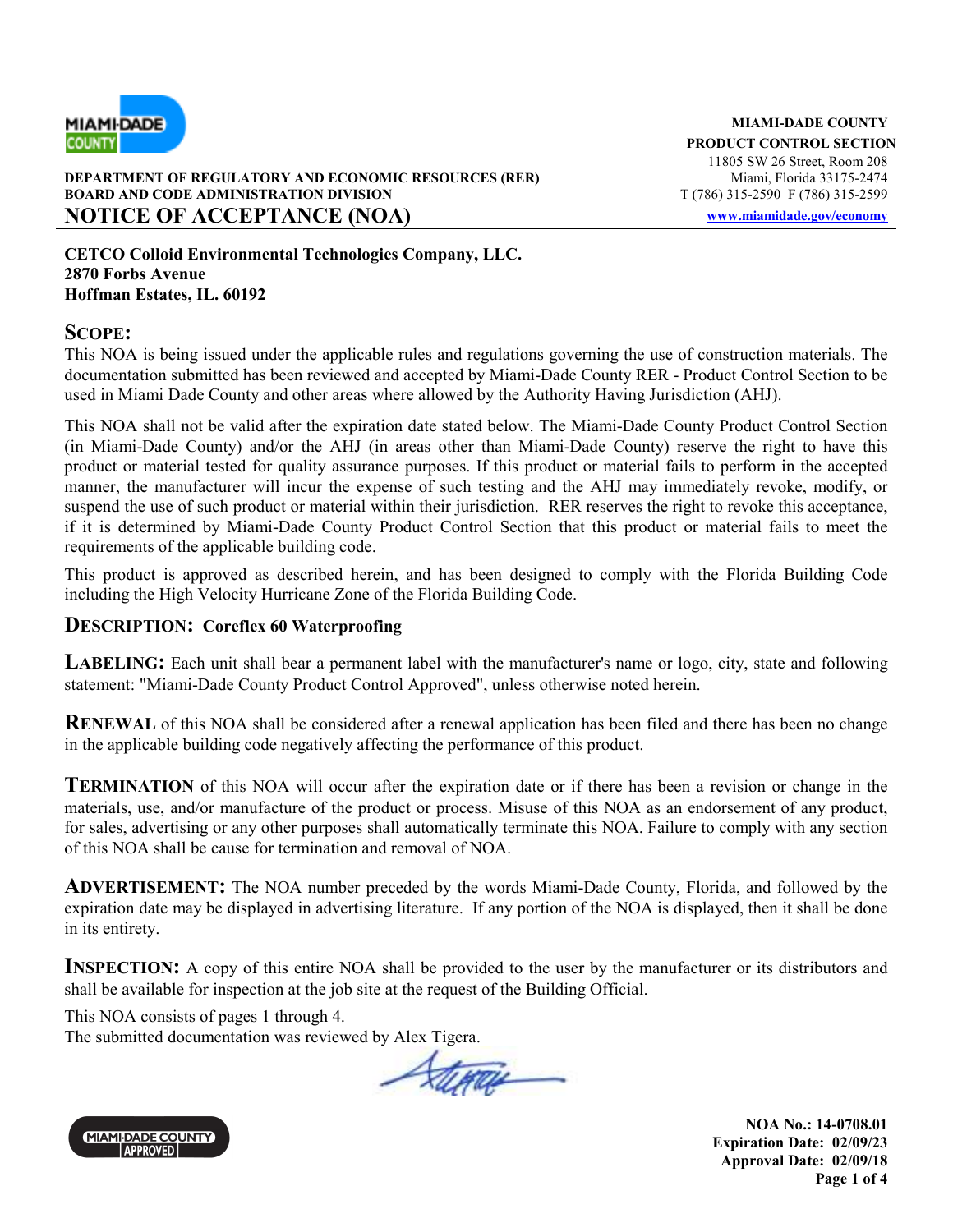## **ROOFING COMPONENT APPROVAL**

| Category:                      | Roofing                        |
|--------------------------------|--------------------------------|
| <b>Sub-Category:</b>           | Cements - Coatings - Adhesives |
| <b>Materials:</b>              | <b>KEE</b>                     |
| <b>Deck Type:</b>              | Concrete                       |
| <b>Maximum Design Pressure</b> | N/A                            |

### **TRADE NAMES OF PRODUCTS MANUFACTURED OR LABELED BY APPLICANT:**

| <b>Product</b>      | <b>Dimensions</b>                | <b>Test</b><br><b>Specification</b> | Product<br><b>Description</b>                                                             |
|---------------------|----------------------------------|-------------------------------------|-------------------------------------------------------------------------------------------|
| <b>CoreFlex 60</b>  | $54$ " x $50$ " rolls<br>60 mils | ASTM D 6754                         | Thermoplastic membrane with polyester<br>fabric reinforcement and Active Polymer<br>Core. |
| <b>CoreFlash</b>    | $54$ " x $50$ " rolls            | ASTM D 6754                         | Thermoplastic reinforced flashing<br>membrane.                                            |
| <b>CoreFlash UV</b> | $54$ " x $50$ " rolls            | ASTM D 6754                         | Thermoplastic reinforced flashing<br>membrane with UV protection.                         |

#### **EVIDENCE SUBMITTED:**

| <b>Test Agency</b> | <b>Test Identifier</b> | <b>Test Name/Report</b> | Date     |
|--------------------|------------------------|-------------------------|----------|
| <b>Trinity ERD</b> | SC11295.11.16          | ASTM D 6754             | 11/02/16 |

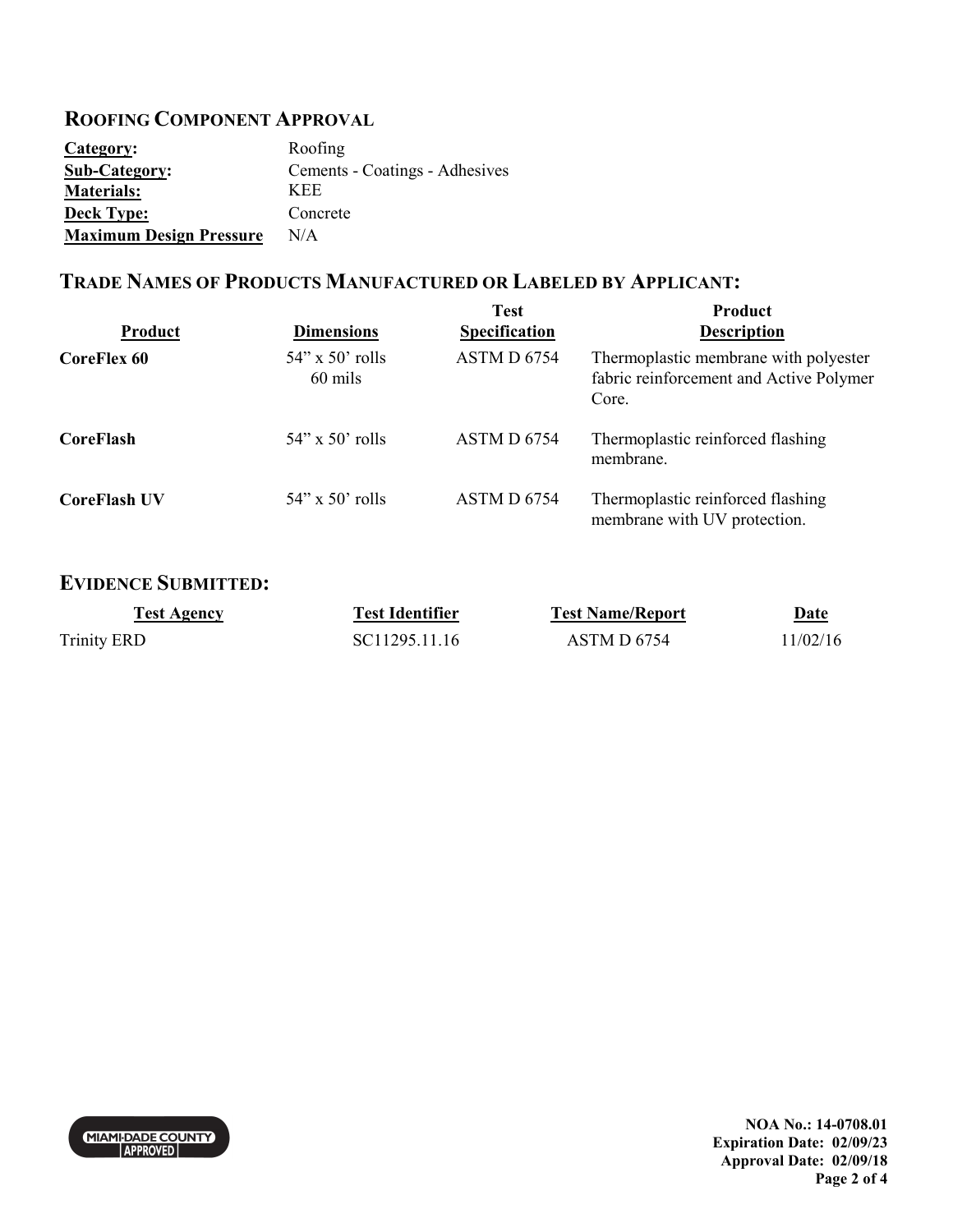#### **APPROVED APPLICATIONS:**

| Deck Type 1                              | Concrete Decks, Roof Plaza Decks, Parking Decks                                                                                                                                                                                                                                                                                                |
|------------------------------------------|------------------------------------------------------------------------------------------------------------------------------------------------------------------------------------------------------------------------------------------------------------------------------------------------------------------------------------------------|
| <b>Deck Description:</b>                 | Min. 2500 psi, dual slab construction (roof plaza and parking decks)                                                                                                                                                                                                                                                                           |
| <b>System Types F:</b>                   | CoreFlex 60 loose laid placed between structural deck and topping slab                                                                                                                                                                                                                                                                         |
| <b>Substrate</b><br><b>Preparation:</b>  | All surfaces must be dry, smooth, free of depressions, voids, and protrusions, and clean and<br>free of any non-compatible curing compounds, foam release agents and other surface<br>contaminants. Substrate shall be smooth, free of voids, spalled areas, laitance, honeycombs,<br>and sharp protrusions.                                   |
| <b>Membrane:</b>                         | Install CoreFlex 60 in strict compliance with the manufacturer's installation guidelines.<br>Membrane shall be loose laid onto the structural deck with the yellow side facing up and the<br>grey side directly in contact with the concrete to be waterproofed. Membrane shall be<br>installed with 4" side laps. Seams shall be heat welded. |
| <b>Integrity Test:</b>                   | Required, and shall be performed in accordance with ASTM D 5957 by an approved lab.<br>Water maybe maintained for a period longer than 24 hours if required. Verify that the<br>structure can support a dead load weight of a watertight test before proceeding.                                                                               |
| <b>Inspection:</b>                       | Contractor and a representative of the membrane manufacturer or an inspector (certified by the<br>membrane manufacturer) shall inspect the waterproofing assembly and notify the contractor of<br>any defects. All defects shall be corrected.                                                                                                 |
| Surfacing:                               | Structural Concrete Slab, minimum 2500 psi, in compliance with applicable Building Code.                                                                                                                                                                                                                                                       |
| <b>Maximum Design</b><br><b>Pressure</b> | N/A                                                                                                                                                                                                                                                                                                                                            |